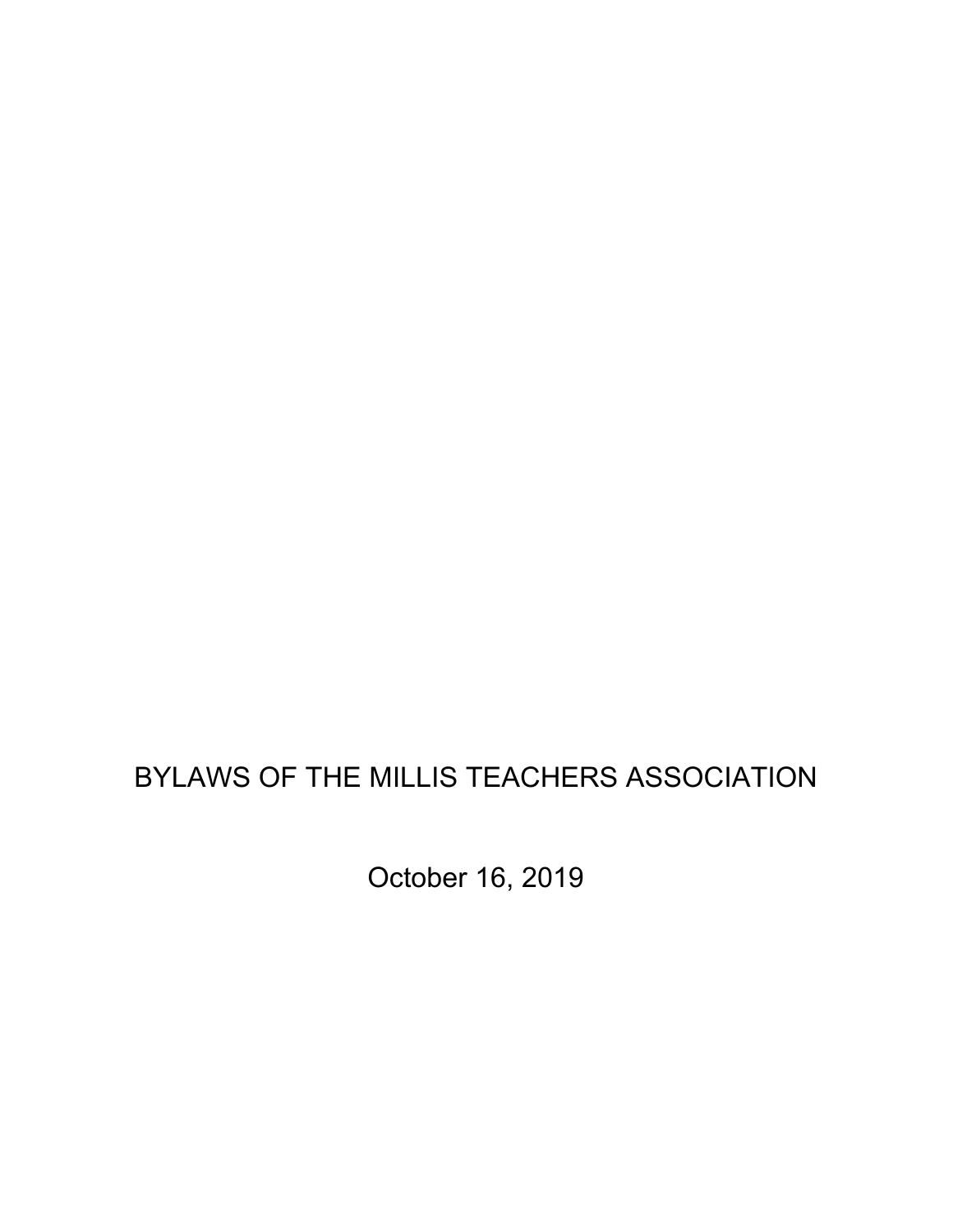-2-

#### **Article I: Name of the Association**

A. The name of this Association shall be the Millis Teachers Association, Inc.

### **Article II: Objects of the Association**

A. The objects of the Association are to promote the interests of teachers, school based secretaries, and school year paraprofessionals to form a closer professional bond among them and to increase the efficiency of education as a public service (Amended 10/19)

## **Article III: Affiliation**

A. This Association shall be affiliated with the Massachusetts Teachers Association, hereinafter called the MTA, and the National Education Association, hereinafter called the NEA. (Amended 6/96)

## **Article IV: Membership**

- A1. Any member of the professional staff employed by the Millis Public Schools (excluding Principals, Assistant Principals, PPS Director, Superintendent, Computer Systems Manager, or any other full-time administrator) may become a member of the Millis Teachers Association Unit A. For purposes of this bylaw, school nurses are considered to be members of the professional staff. (Adopted 12/87, Amended 6/96)
- A.2: Any school based secretary employed by the Millis Public Schools may become a member of the Millis Teachers Association Unit B (excluding secretaries working in the central office). (Added 10/18)
- A.3: Any school year para-professionals employed by the Millis Public Schools.(Added 10/19)
- B. Active membership shall be from July 1 to June 30.
- C. Dues shall be collected in either of two ways:
	- (1) Plan A: Payroll Deduction Plan
	- (2) Plan B: Cash Payment Plan

D. If Plan A is selected, the appropriate payroll deduction form must be completed and returned to the Treasurer.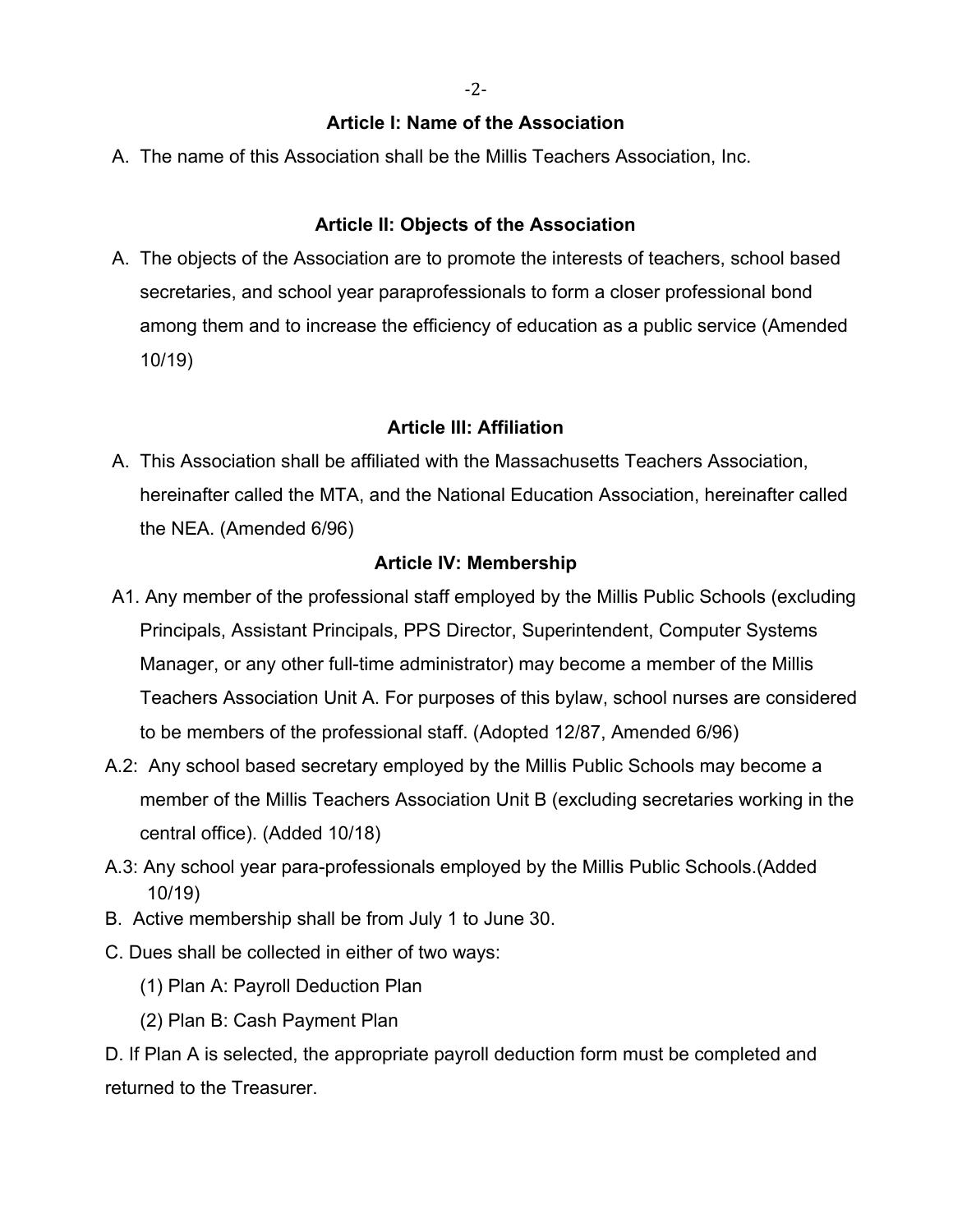E. If Plan B is selected, the total dues and any assessments must be paid in full on or before December of the Active Membership year.

F. If Plan B is selected, a new membership card will be filled out each year. This card will not be filed with the MTA until complete cash payment is received by the Treasurer. G. If Plan B is selected, the total amount of dues may be paid either in a single cash payment or in installments. This shall be at the option of the Treasurer.

H. If Plan B is selected, if cash payment is not received in full by the Treasurer by December 31st of the membership year, payments will be deducted automatically, by payroll deduction. I. Any person not participating as a fully paying member, or who fails to complete payment provisions of Plan B, shall not be entitled to any voting privileges or any other Association benefits.

J. Educational employees hired after December 31 of the Active Membership year shall have forty-five (45) calendar days in which to complete payment for Active Membership. K. No Association member who leaves the Millis Public Schools is entitled to a refund of dues paid up to that time.

L. Persons entering the Millis school system with paid membership in MTA and NEA shall be provided with membership in the Millis Teachers Association upon payment of local dues. All such persons must provide proof of current MTA and NEA membership. M. No member of the Teacher Bargaining Unit who takes a leave of absence from a Teacher Bargaining Unit position and accepts a position within the School Department but outside the Teacher Bargaining Unit may become or remain a member of the Millis Teachers Association while serving in such position. (Added 6/96)

#### **Article V: Officers and Delegates**

A. The elected officers of the Association shall be as follows: President, Executive Vice-President, Vice-President, Treasurer, Secretary, Membership Chairperson, and NCTA Representative. These officers, along with the appointed building representatives, a Unit B representative, and two Unit C representatives shall constitute the Executive Board of the Association. (Adopted 4/88, Amended 6/96, Amended 10/18, Amended 10/19)

-3-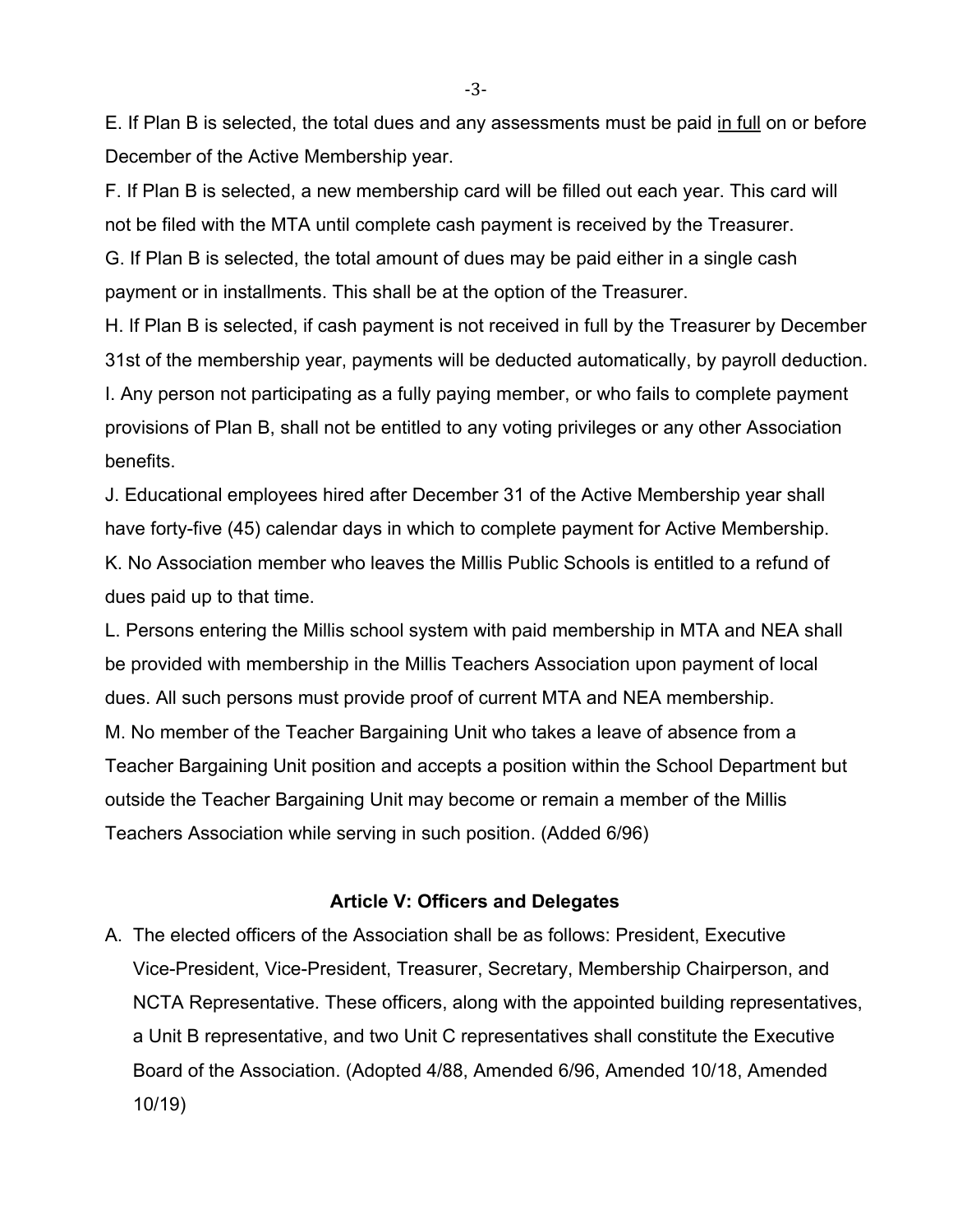- B. A Counselor shall be elected each year to represent the Association at NCTA meetings.
- C. A representative from Unit B shall be nominated each year by its members, appointed by the President, and approved by the Executive Board. (Added 10/18)
- D. No more than two representatives from Unit C (one from CFB and one from MS/HS) shall be nominated each year by its members and appointed by the President.
- E. Delegates shall be elected each year to represent the Association at the MTA Annual Meeting of Delegates. The Millis Teachers Association shall elect each year the number of delegates allotted to the Association by the MTA for attendance at the MTA Annual Meeting of Delegates. It shall be the responsibility of the President to see to it that nominations are received and the election held in sufficient time for the delegates and alternates to prepare for the MTA Annual Meeting of Delegates. Election of delegates and alternate delegates shall be conducted by written ballot. Those candidates receiving the greatest number of votes shall become the delegates; those receiving a lesser number of votes shall become the alternates. The determination shall be made in a descending sequence from the candidate receiving the greatest number of votes to the candidate receiving the least number of votes. This determination will be made within the number of votes allotted by the MTA.
- F. The allotted delegates to the NEA Representative Assembly will be chosen in the same manner as the delegates to the MTA Annual Meeting. The Executive Board will determine annually whether or not the Association will participate in the NEA Representative Assembly.
- G. Building Representatives shall be appointed annually by the President. They serve a term of one year, beginning July 1 following their appointment.
- H. An elementary and a secondary Teacher Representative to the School Committee shall be elected annually.

#### **Article VI: Elections**

A. Election of officers of the Association, NCTA Counselor, Teacher Representative to the School Committee or appointment of Unit B and Unit C representatives shall take place at a meeting of the General Membership of the Association in the spring. Those who are elected or appointed shall assume office on July 1st following their election or appointment. (Amended 10/18, Amended 10/19)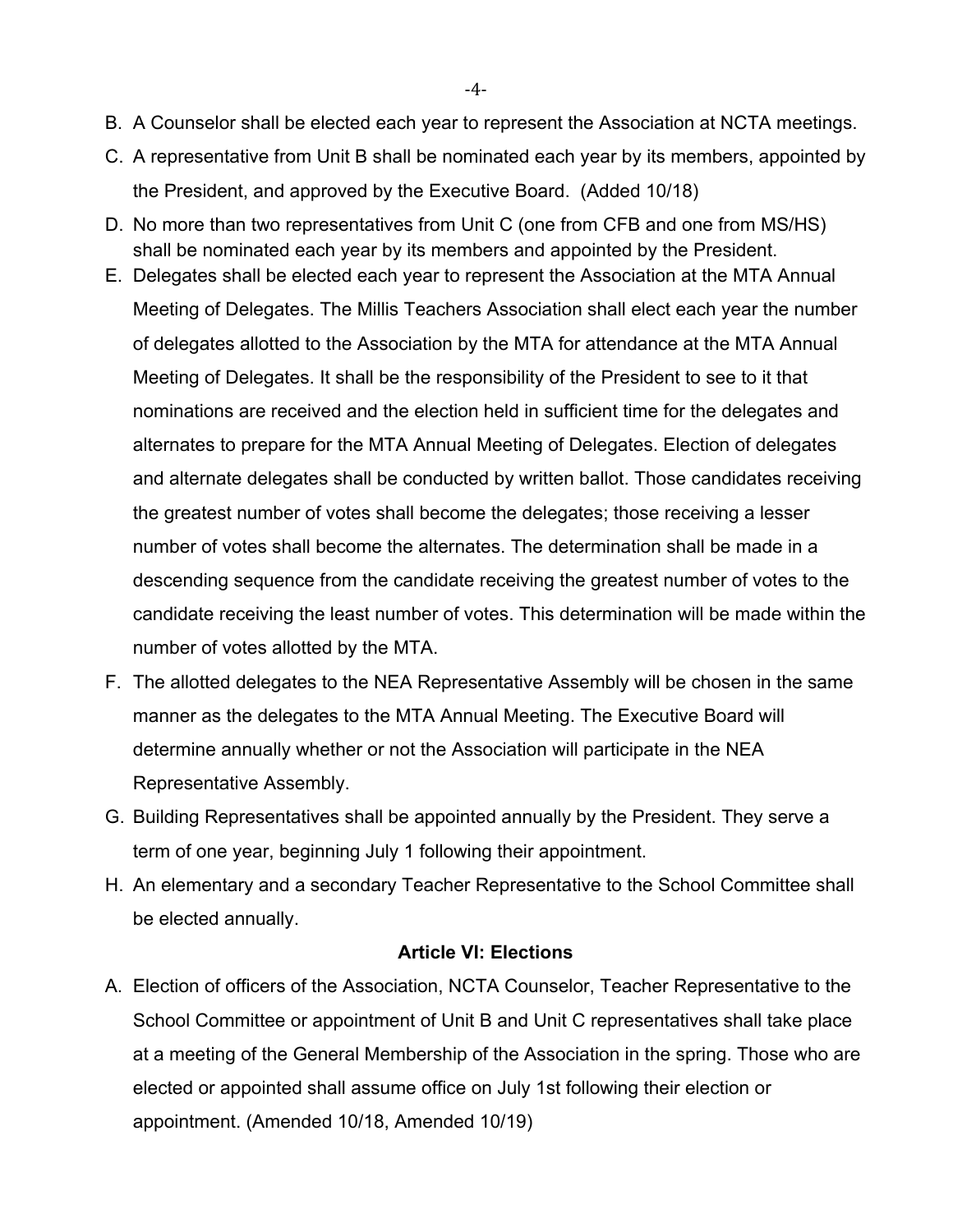- B. Following the disability, resignation, or removal of any officer or representative, or, if following a valid election, any officer position remains unfilled, the Executive Board, by majority vote, shall fill the vacancy for the balance of the term.
- C. Executive Board will meet by May 10th to set the date for the Annual Election of officers for the Millis Teachers Association, decide the location of the election and the time the election will start (minimum of one and one quarter hours for the length of the election). This information will be announced by posting in the faculty rooms of all schools. (Amended 6/96)
- D. Nominations will close two weeks before the election.
- E. One week prior to the election, a list will be placed in the faculty rooms of all schools, listing the candidates and the offices they are seeking.
- F. Before receiving a ballot, Association members will be checked off against a master list of those eligible to vote.
- G. Counting will be done by a committee of at least two (2) Building Representatives. Candidates or their respective representatives may be present to witness the counting. Counting will commence as soon as possible after the balloting has been completed. (Amended 6/96)
- H. The final count, as announced, will represent the total vote of all schools, not a separate vote result by buildings.
- I. Elections, other than that of the Annual Election of Officers, will follow the same procedure as to posting one week prior to the election of candidates and the offices they are seeking; set date, place and time (minimum of one and one quarter hours); make use of a check-in list; follow the same tabulating procedures. The President of the Association will announce, by a posting in all faculty rooms of all schools, the offices to be filled at these special elections. (Amended 6/96)
- J. Any member of the Association may request an absentee ballot up until two o'clock in the afternoon of the day preceding the election from the officer in charge of the election. This officer will receive the ballot from the absentee voter in a sealed envelope, convey the sealed ballot to the polling place, indicate to the checkers whose ballot it is, remove the ballot from the envelope and deposit the ballot in the ballot box. If any would be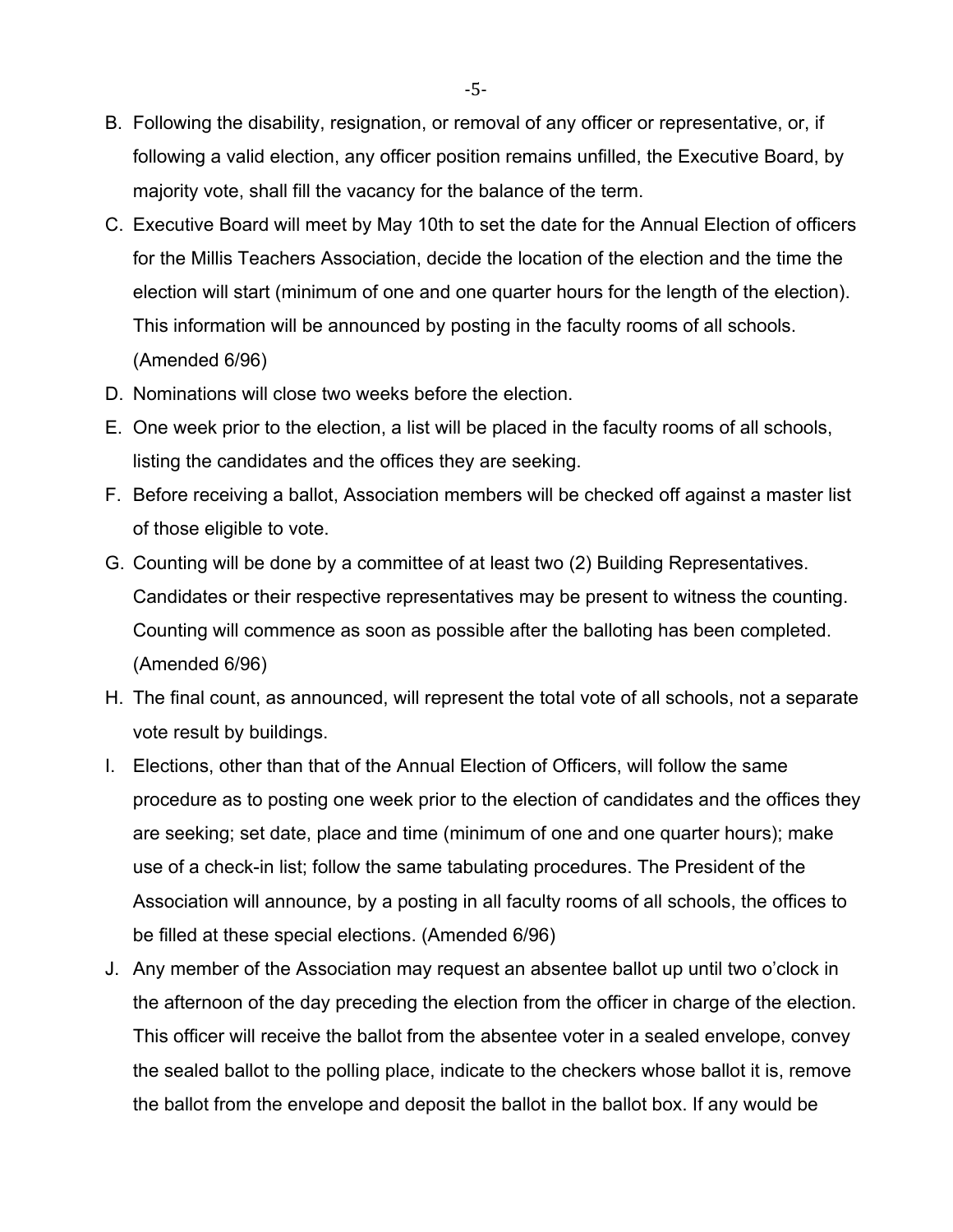absentee voter is at work on the day of the election, his/her absentee ballot shall not be valid, except that such ballot shall be valid if the voter is absent as a part of his/her work (e.g. at a workshop, visiting another school, being on a trip with students) or is absent due to a sick day or personal day. (Amended 6/96)

### **Article VII: Meetings of the General Membership**

- A. At least three (3) meetings of the Association shall be held during each school year.
- B. A quorum of the Association for any meeting of the General Membership shall be twenty percent (20%) of the total membership.
- C. Meetings other than those required by Section A above shall be called by the President when he/she deems such meetings necessary.
- D. A majority of the membership of the Executive Board may call a meeting of the General Membership of the Association.
- E. Only the President, or in his/her absence, the Acting President, may call meetings of the General Membership of the Association.
- F. A meeting will be called if twenty percent (20%) or more of the Association members sign a petition stating that they want a meeting.
- G. The presiding officer at a general meeting of the Association will call for a secret ballot if a majority of the members present at the meeting vote that they wish to have a secret ballot vote taken on a particular issue.

#### **Article VIII: Finance**

- A. The annual dues for membership in the Millis Teachers Association shall be set by majority vote of the General Membership. The methods for payment of the dues are set forth in Article IV of the bylaws. (Amended 4/88, 6/96)
- B. The Association shall pay the annual dues assessed by the MTA and NEA on or before December 30 of each year.

#### **Article IX: Duties of Officers**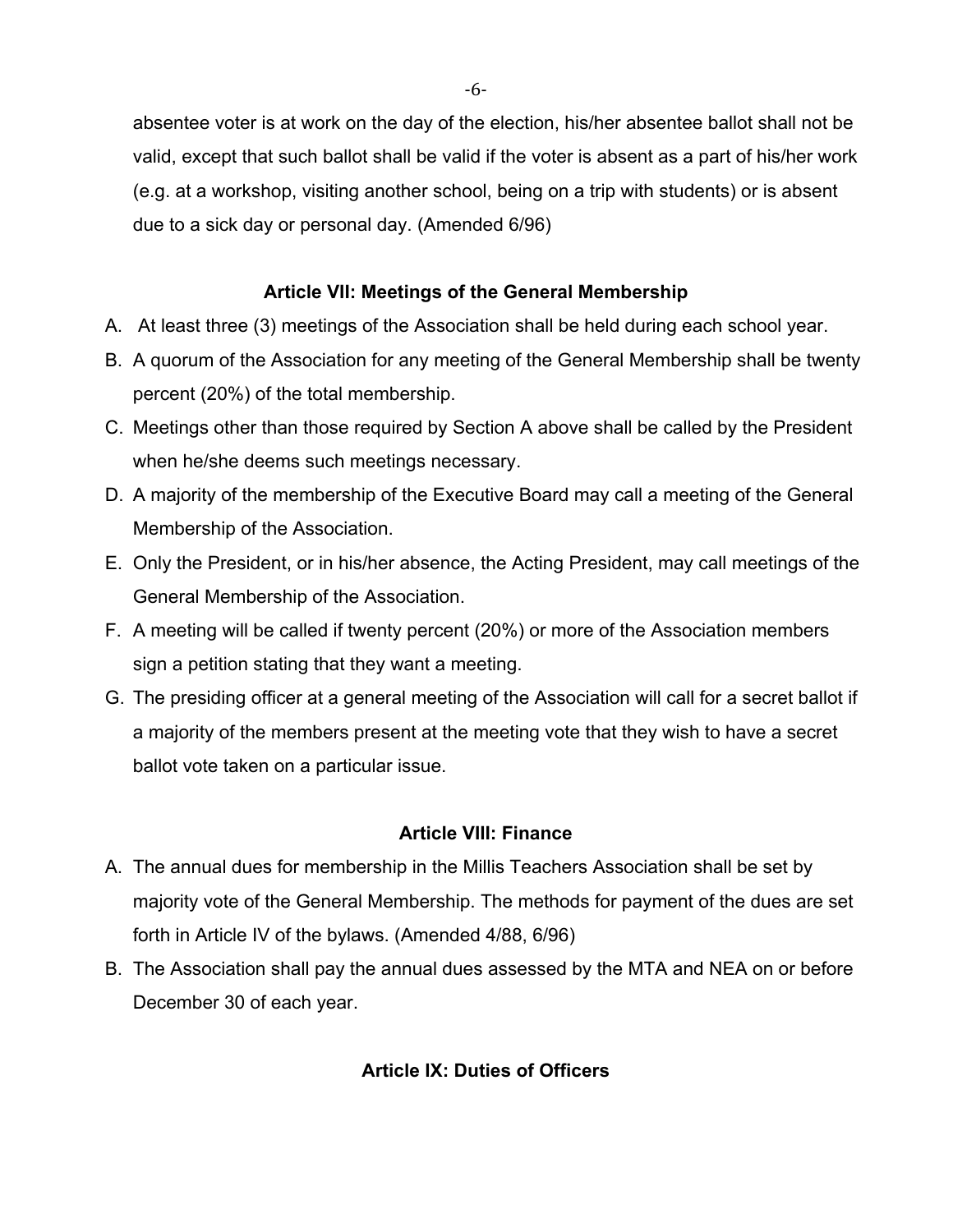- A. The President shall preside at all meetings of the Association and of the Executive Board, shall submit an annual report and shall supervise the affairs of the Association. The President shall be a member ex-officio of all committees except the nominating committee.
- B. The Executive Vice-President shall perform the duties of the President during his/her absence or at his/her request. The Executive Vice-President shall carry out any other Association duties that the President may delegate.
- C. The Vice-President shall also carry out any duties that the President may delegate. (Amended 6/96, 10/18)
- D. The Secretary shall keep a full and accurate record of all business transacted by the Association, both in meetings of the General Membership and in meetings of the Executive Board. The Secretary shall keep a list of the officers, delegates, members of the committees and members with their addresses. He/she shall conduct the correspondence of the Association, preserve its documents and provide the MTA with whatever information the local Association deems necessary. The Secretary shall be the Hospitality Chairperson and shall be responsible for carrying out the duties that normally accrue to that position.
- E. The Treasurer shall be responsible for the following:
	- a. Collection of dues, along with any assessments designated to the Association (this includes any Agency Fees due the Association).
	- b. Depositing all monies under the charge of the Association in a bank account which yields maximum interest, such as the MTA Credit Union. \*
	- c. Maintaining a checking account for normal operating expenses. Balance shall be regulated so that an excess (above normal operating needs) is deposited in a savings account to draw interest.
	- d. Preparing Internal Revenue Service non-profit organization forms and necessary financial statements.
	- e. Notification of the Executive Board if any party is in arrears in payments or fails to meet financial commitments.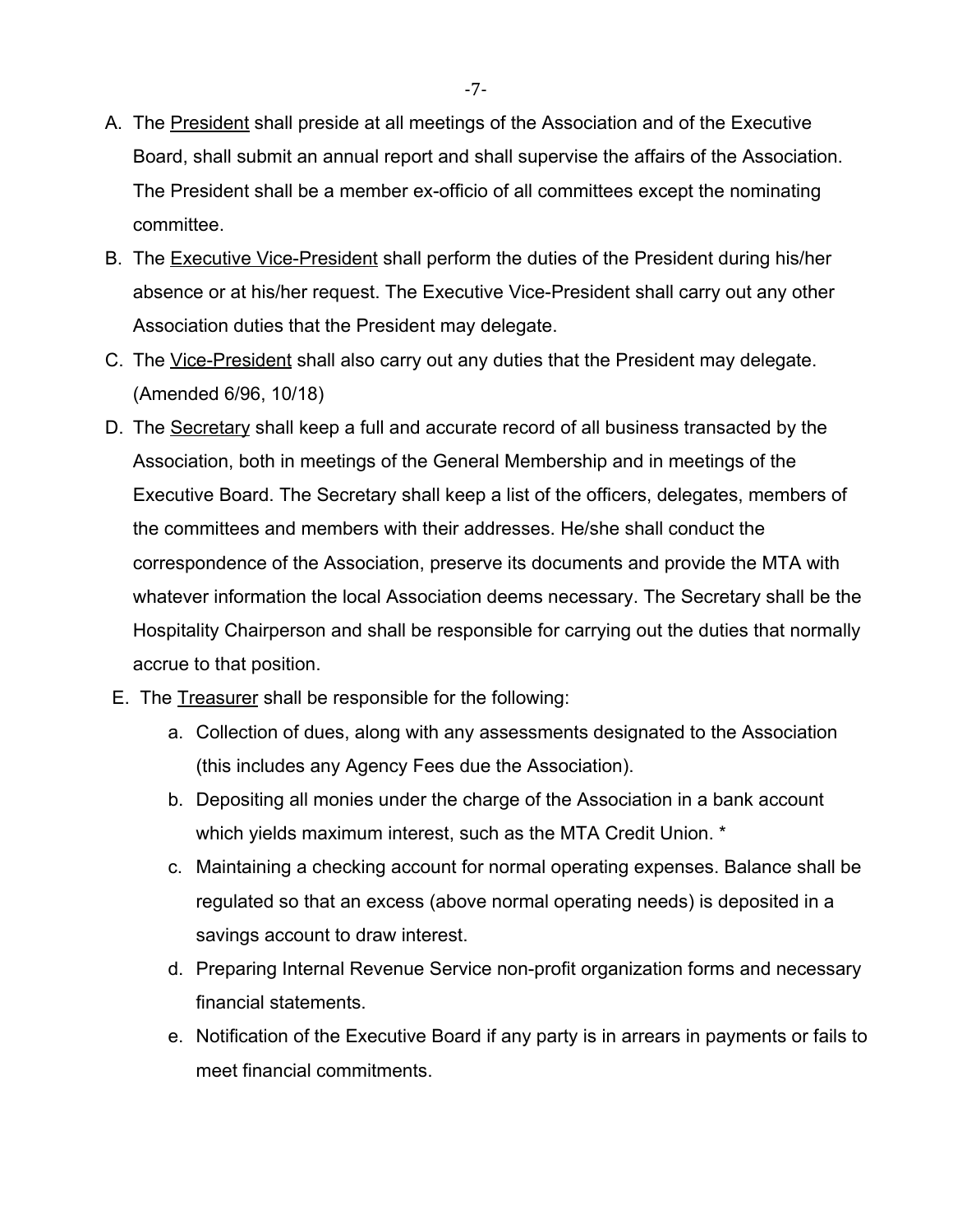- f. Paying of bills, expenses, MTA and NEA dues and any other fees necessary for the Association to carry on its normal business.
- g. Any payment above \$100 must be authorized by the President of the Association by a special vote of the Association, Executive Board, or by at least two (2) Board members (dues money - i.e. MTA and NEA is exempt from this clause since it is held in escrow until our Association dues date is closed).
- h. Submitting all records, books, checks, invoices, bills, etc. for audit. If not done professionally, the audit shall be made by at least two (2) members of the Association who shall subsequently present a written, signed summary to the membership at an official meeting of the Association. If done professionally, the report shall be summarized to the membership at a general meeting. Copies of the report of the audit will be distributed to the Executive Board.
- i. Any other action that the Executive Board deems necessary in order to conduct Association business.
- F. The Treasurer shall be bondable.
- G. The Membership Chairperson shall publish a list of members and non-members prior to December 30th of each school year. He/she shall maintain accurate and updated records of the membership status of all persons recognized under the existing Collective Bargaining Agreement. The Membership Chairperson shall communicate closely with the Office of the Superintendent and with the Association Treasurer in order that accurate Association records be maintained at all times.

#### **Article X: Quorum**

- A. A quorum of the Association for any meeting of the General Membership shall be twenty percent (20%) of the total membership.
- B. Five members of the Executive Board shall constitute a quorum for the transaction of the business of the Board.

# **Article XI: Terms of Officers**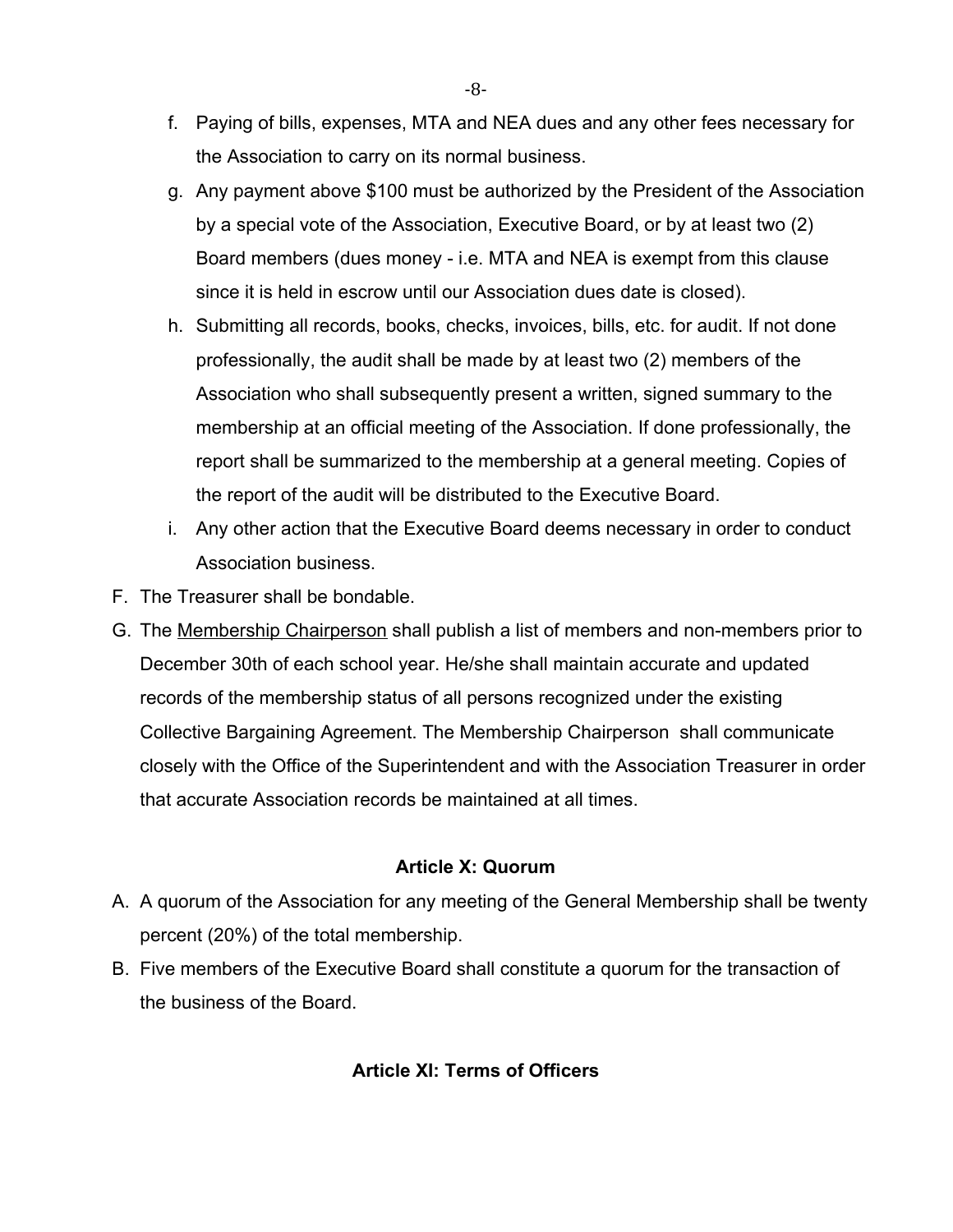- A. The President of the Association shall serve for a period of two consecutive school years upon a valid election. In accordance with all other constitutional provisions, he/she shall to the best of ability, unite and carry out the objectives that are identified by the Association with the assistance of the Executive Board he/she shall be the Executive Officer, and shall be charged with all the necessary authority entrusted to him/her by the Association.
- B. The terms of the Executive Vice-President, Vice President, Secretary, Treasurer and Membership Chairperson shall be for a period of one school year following a valid election.
- C. Executive Board elected officers of the Association shall assume office on July 1 following their election.
- D. The term of the **Elementary and Secondary Representatives to the School Committee** shall be for one year after their election. They will assume office on July 1 following a valid election.
- E. The NCTA Counselor shall serve for a period of one year after a valid election.

#### **Article XII: Millis Teachers Association Contract Committee (MTACC)**

- A. Collective bargaining will be carried out by the MTACC.
- B. The MTACC shall consist of members from Unit A, Unit B, and Unit C, no more than twelve (12) members total, no more than three (3) from Unit B, and no more than three (3) from Unit C. (Amended 10/19)
- C. Every effort will be made to represent all schools in Millis on the MTACC.
- D. In cases where those persons wishing to serve on the MTACC exceed twelve (12) in number, an election will be held. The twelve (12) persons receiving the greatest number of votes will become the MTACC. (Amended 10/19)
- E. Each school has the right to have at least one (1) representative on the MTACC.
- F. Upon approval by a majority of the MTACC members, members who are not selected or appointed to the MTACC by the president, or elected as specified in "C" above, may monitor any or all meetings of the MTACC without voting privileges or compensation. Approval or rejection of any such monitoring is at the discretion of the MTACC.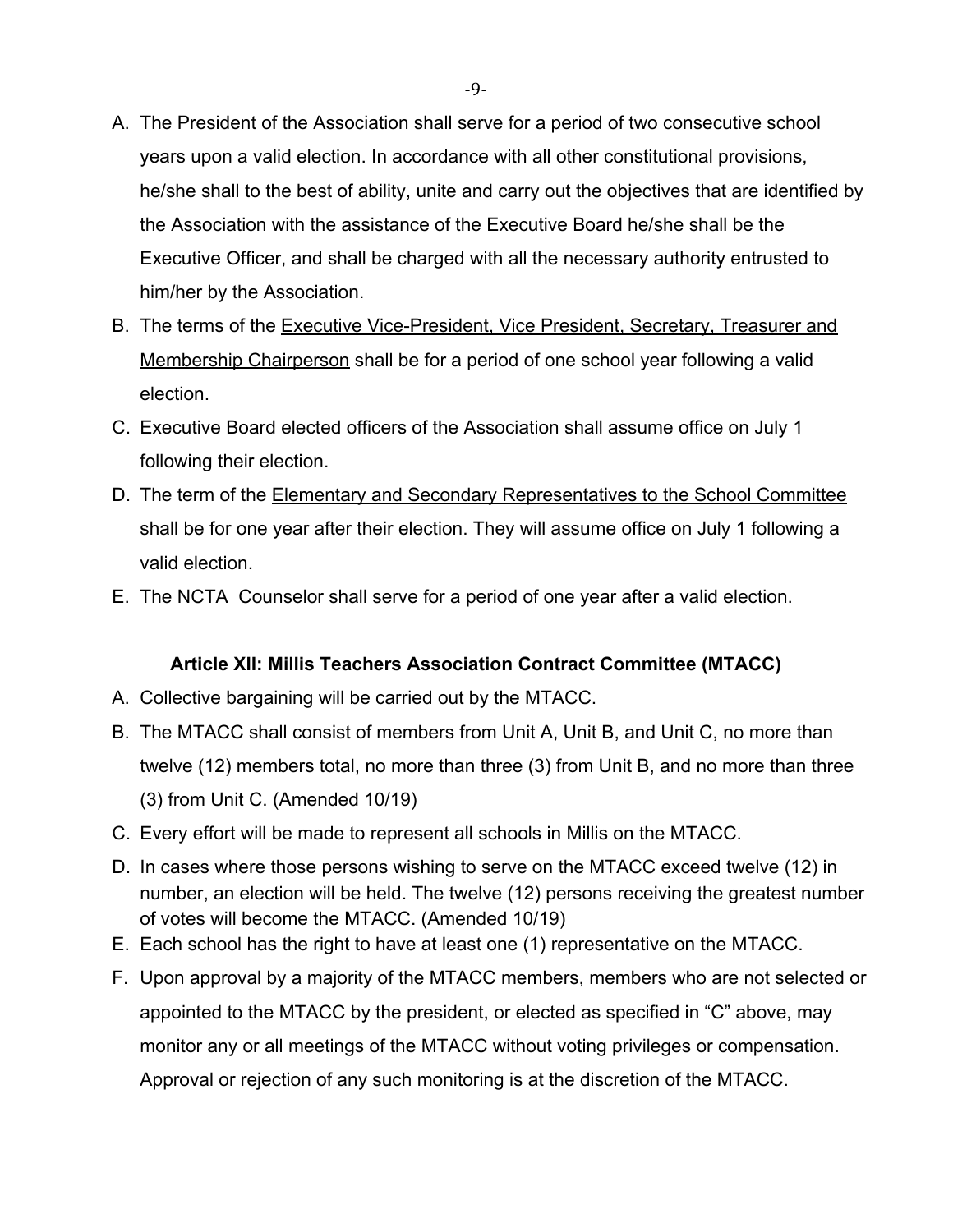- G. The MTACC shall appoint one member of the committee to serve as the official secretary of the MTACC. The secretary shall have the following duties:
	- 1. To keep the minutes of the MTACC meetings
	- 2. To give notice of MTACC meetings
	- 3. To issue reports
	- 4. To distribute materials to MTACC members
	- 5. To keep a file which includes School Committee handouts
- H. The main functions of the MTACC are to carry out the collective bargaining process, educate the membership on contractual matters and to act as a consultant on contractual matters to the other bodies of the Association and to the membership.
- I. The President shall appoint the Head Negotiator with the consent of the Executive Board
- J. Payments to the members of the MTACC:
	- a. Head Negotiator for MTACC \$200
	- b. Secretary for MTACC \$75
	- c. Each member of the MTACC shall receive \$15 for every meeting he/she attends for bargaining a successor contract with the Town's negotiating authority. (Amended 6/96)
	- d. (Deleted by amendment 9/96)
	- e. (Deleted in 1997)
	- f. The Head Negotiator shall receive \$75 in reimbursement without authorization for expenses required to conduct Association business. Amounts greater than \$75 shall require normal procedures for obtaining authorization.

#### **Article XIII: Compensation for Expenses**

- A. MTACC (See Article XII).
- B. President **\$2000** annually C. Vice President \$300 annually
- D. Treasurer \$800 annually
- E. Secretary 6300 annually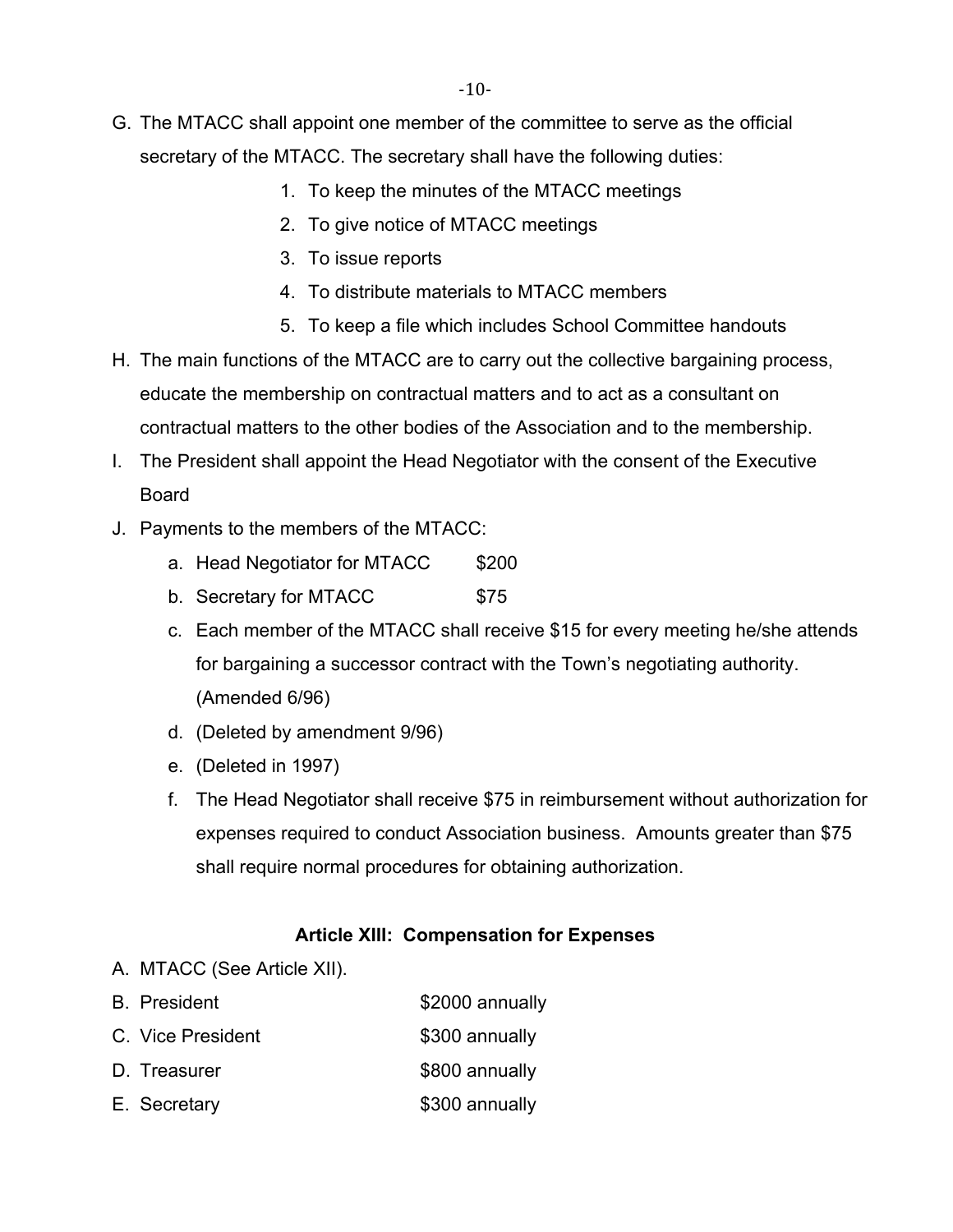- -11-
- F. Membership Chairperson \$200 annually
- G. Newsletter Editor **\$10 per issue**
- H. PR&R Chairperson \$250 annually
- I. Legislative Chairperson \$350 annually (Amended 10/18)
- J. Building representative, NCTA Representative, Unit B Representative, Unit C Representatives, and Teacher Representative to the School Committee shall receive \$150 annually.
- K. The amount shall be prorated in the event of a portion of time not specified in the above provision

# **Article XIV: Newsletter**

- A. A monthly newsletter shall be published for the members of the Association.
- B. The newsletter shall contain the following:
	- 1. President's report/column
	- 2. Treasurer's reports
	- 3. Professional points of view
	- 4. Meetings, committees, events, and other meaningful news to the membership.
- C. The Newsletter shall be distributed to all members of the Association and shall be the official voice of the Association
- D. Stipend: \$10 per issue

# **Article XV: Amendments**

- A. This constitution of the Millis Teachers Association, known as Bylaws, may be amended at any meeting of the General Membership by a two-thirds vote of those present.
- B. Amendment may take place only when notice of the proposed amendment has been provided in writing to each member of the bargaining unit no less than 21 calendar days prior to the meeting at which the amendment is to be presented for consideration by the General Membership. (Amended 6/96)

# **Article XVI: Removal From Office**